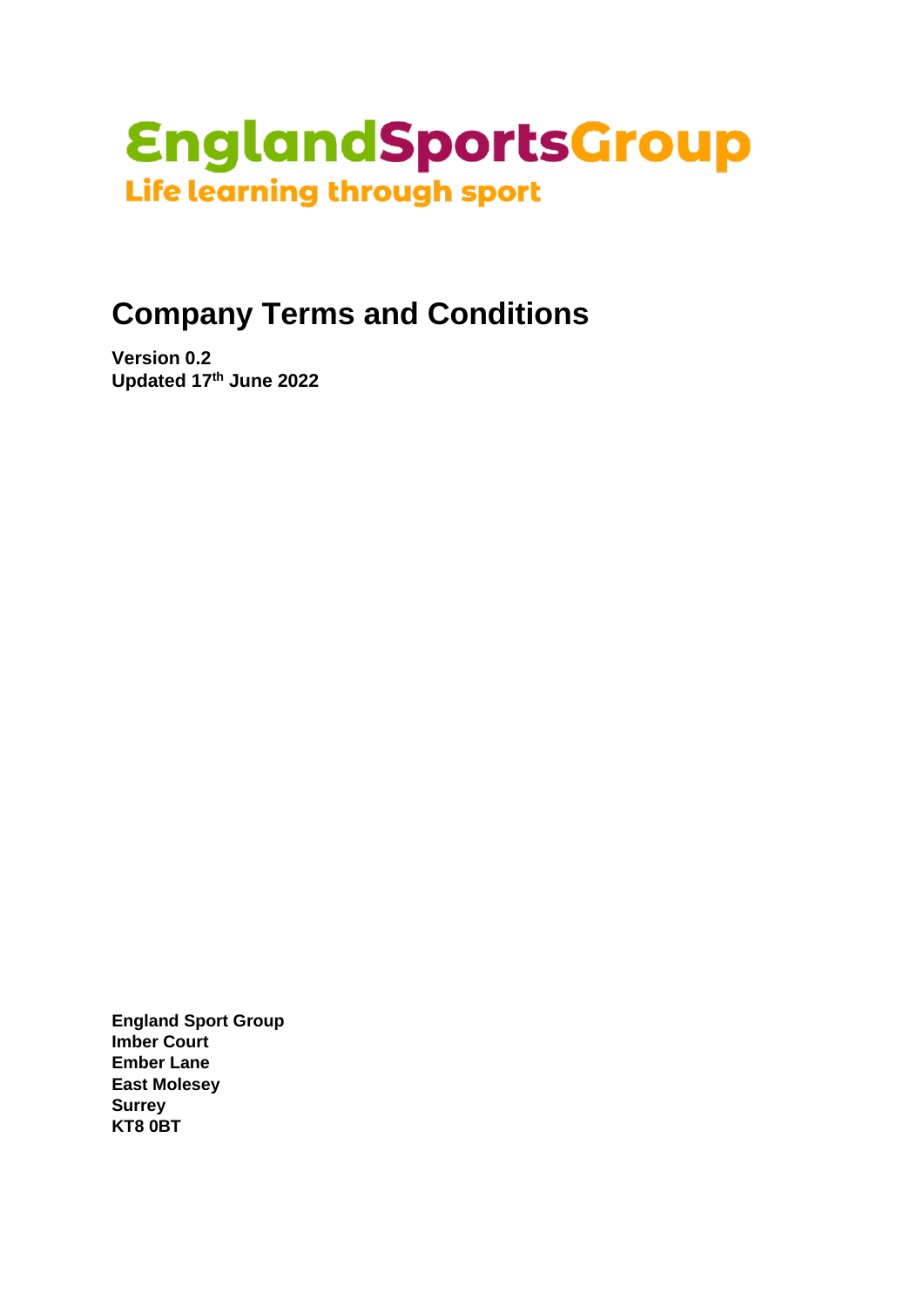### **Terms & Conditions**

Your booking is based upon our company Terms and Conditions set out below. Its important that you read and understand them. When making a booking with us you will be asked to tick a box to confirm you understand the agreements with us. We have a dedicated customer service team who are available to discuss any issues or questions you may have before, during or after your booking is made with us.

Our Terms & Conditions may be updated at times. The most up-to-date version can be found on our website [www.englandsportsgroup.com](http://www.englandsportsgroup.com/) and is available to view when making a booking.

## **Payment Terms**

We accept payment by credit/debit card for all products on our website and booking system.

Childcare vouchers, Tax Free Childcare and our own Camp Pass can be used for payment of Camp England products only due to the nature of the services being provided. We do not accept payments by American Express, Paypal, cheque or cash.

Card details are encrypted and stored for use with future bookings on our booking software Pembee. You can make payment for any of our services on our website [www.englandsportsgroup.com](http://www.englandsportsgroup.com/) or over the phone calling 0800 043 0707 during office hours.

Payment is due at the time of booking. No place will be confirmed until payment is received in full via our Stripe account.

If you are paying by childcare vouchers, payment must be processed at the time of booking. If no payment is processed, your child will be unable to join the Camp England sessions booked as we will have outstanding payment due on the account.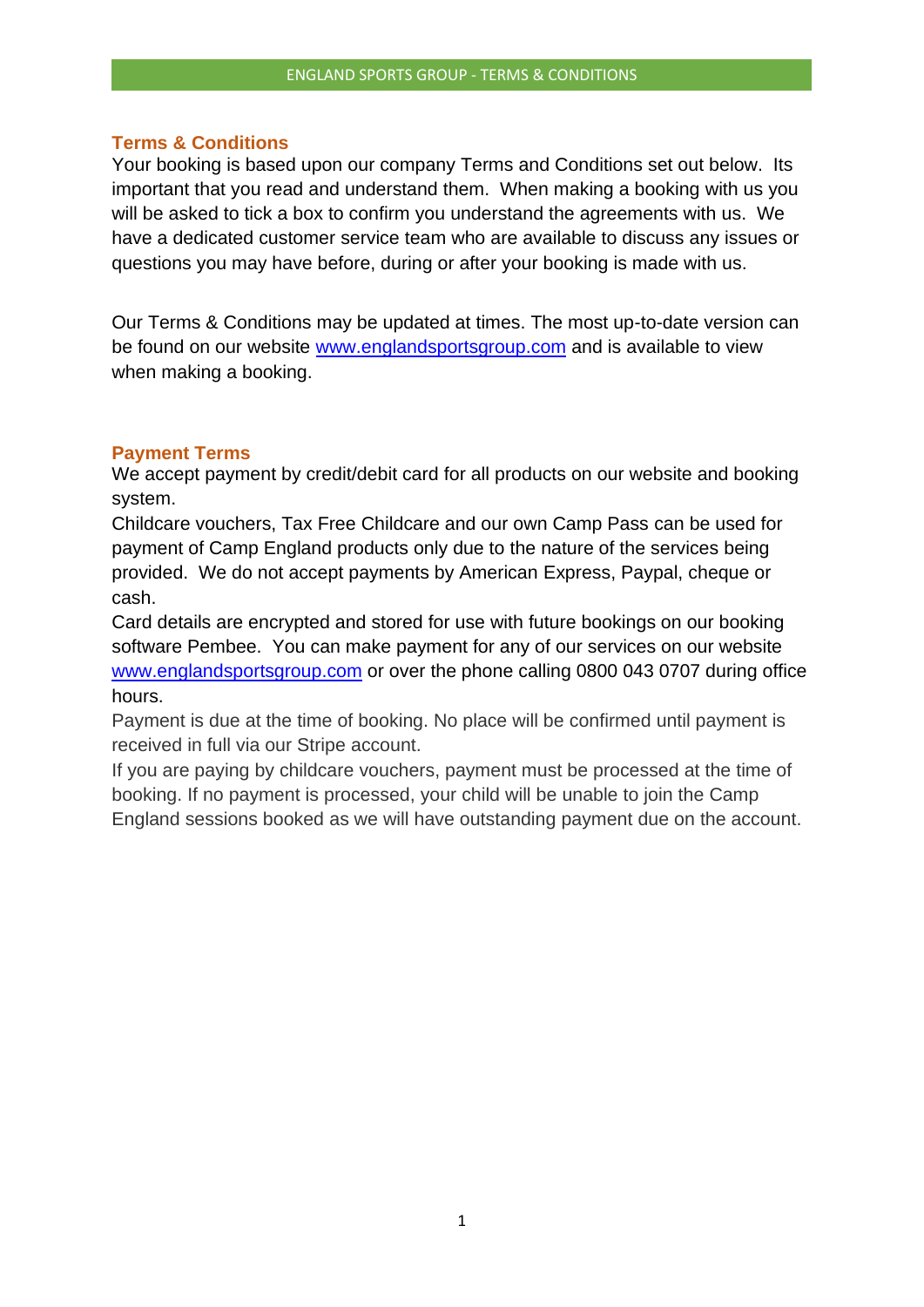# **Booking and Cancellation Terms**

Responsibility for all booking details for adult and child attendees lies with you when registering for the first time and making each booking.

If you require changes to your booking after payment, please contact us and we will try and make required changes. This cannot always be guaranteed due to availability

# **School Classes and Club Programme**

If you cancel your place on one of our school classes or club programme sessions, a refund or credit will only be issued if this is due to medical reasons. In such circumstances, this must be supported with a medical note.

In the event that ESG is forced to cancel a school class or club programme class due to bad weather or coach illness (for example) we will do our best to contact you in advance, and we will endeavour to extend the remaining sessions for additional set times to make up for the cancelled sessions.

If you are unable to attend a booked lesson and it's been missed, we do not offer a refund, catch up session or a credit. School Classes and Club Programmes are booked as a term and the onus is on the customer/child to attend or not as they wish.

## **Holiday Camps Time Extension List Multisport Camp**

- Multi-sports camps are 8.30am to 4.30pm
- A complimentary free extension is available from 4.30pm to 5pm but needs to be made at the time of booking.
- Early morning extension hours are 8am to 8.30am and must be purchased in advance.

# **Specialist Camps**

- Specialist sports camps hours are from 10am to 4pm.
- Early morning extension hours are 8am to 8.30am and must be purchased in advance.
- Complimentary free extensions are available 8.30am to 10am and 4pm to 5pm but needs to be made at the time of booking.
- Children must be picked up by 4.30pm if no extensions have been booked.
- If you are unable to collect on time, please contact the Camp Director for your venue whose number is provided in the booking confirmation email you received prior to the camp starting. **A late pick-up fee of £10 for every 15 minutes after 5pm is applicable.**
- If you drop off before your agreed session time is starting, you will be asked to wait until your session starts before the child is signed in. If the coach allows and ratios permit we may be able to take your child early but we will charge you for the early Morning Extension option which must be paid over the phone within 24 hours.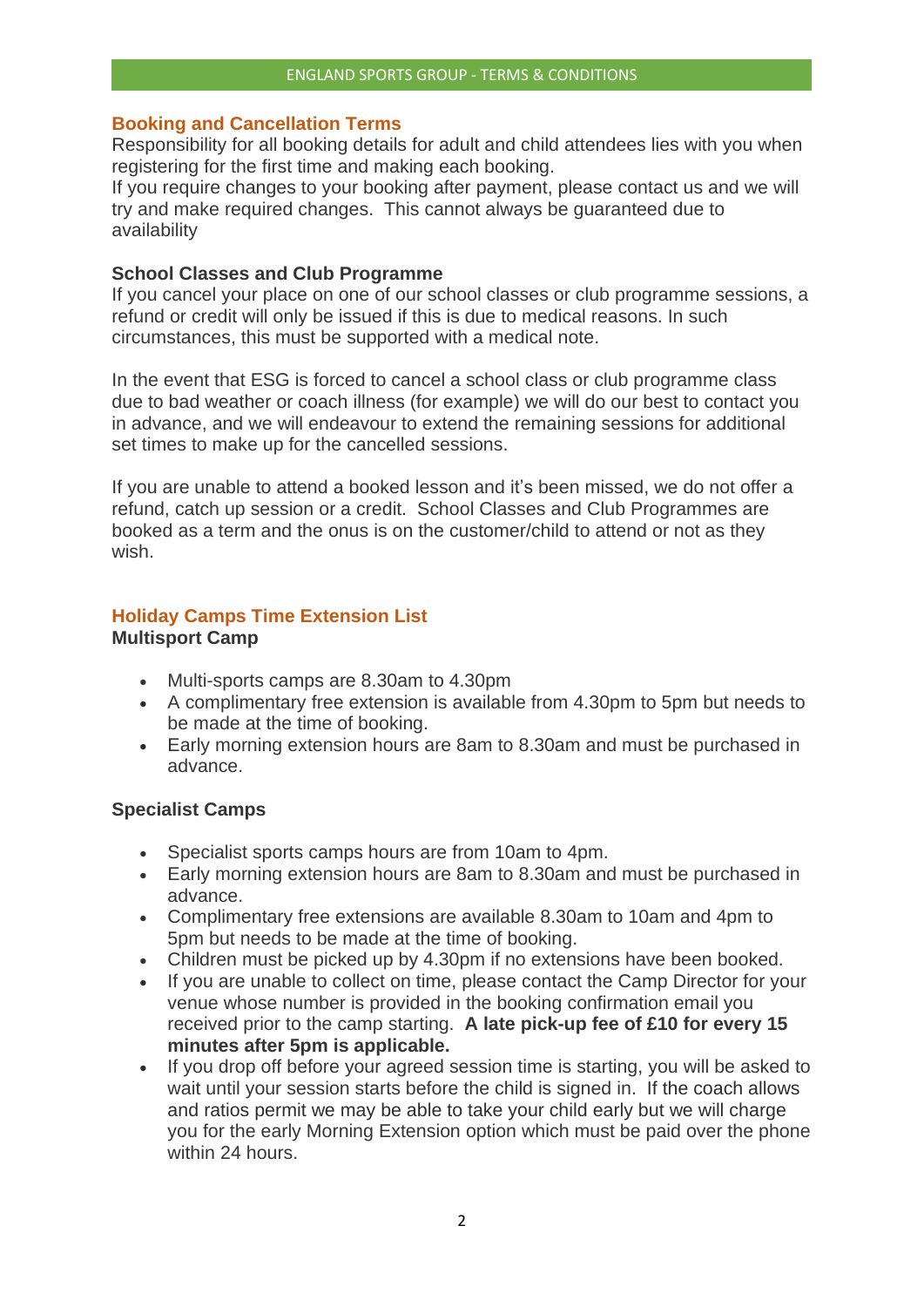#### **Illness & Injury**

We appreciate this can happen and if your child is unable to attend camp due to illness or injury, we ask that it is validated by a medical doctor's note and we will be happy to refund in full, less any days already attended.

If no doctor's note can be provided to us, then we are unable to provide a refund or credit for the booking.

If one child on the booking needs to cancel due to illness or injury (which is validated by a doctor's medical note and therefore refundable) then you are also entitled to a credit for any other siblings on the booking if they are unable to go due to the nature of the illness.

## **Credits on your Account**

If you have credit on your account on you have had credit allocated to your account, you only have 12 months from the date the credit was issued before it will expire. Credit cannot be extended or refunded as a cash payment.

To make a booking using credit, you must contact the office who will complete your booking over the phone. Credits can only be used for children on the named account the credit has been allocated. Credits may not be used to purchase or offset fees for individual tennis lessons or used for Tennis England Club Membership.

#### **Refunds**

In some circumstances, in line with our terms and conditions we will refund back to your credit/debit card you paid with via stripe. All refunds are confirmed in an email.

#### **Health and Safety**

It's the responsibility of the parent/guardian to disclose full information relating to the child's physical and mental health. If your child has additional needs, please get in touch so we can fully understand these and make sure our coaches have the training required to support your child's needs when in our care.

We have a duty of care to keep children safe at all times. Children must not attend camp if they are ill or infectious or been in contact with someone who has recently been diagnosed with an infectious illness/disease/COVID.

## **Photography and Video**

On occasion our team may take photographs or video footage at our venues. This is for marketing and promotional purposes. To exclude your child, you must state when registering on your booking that you do not wish for them to be in any video or photography. If you need to check this you can see the details under your account in Pembee.